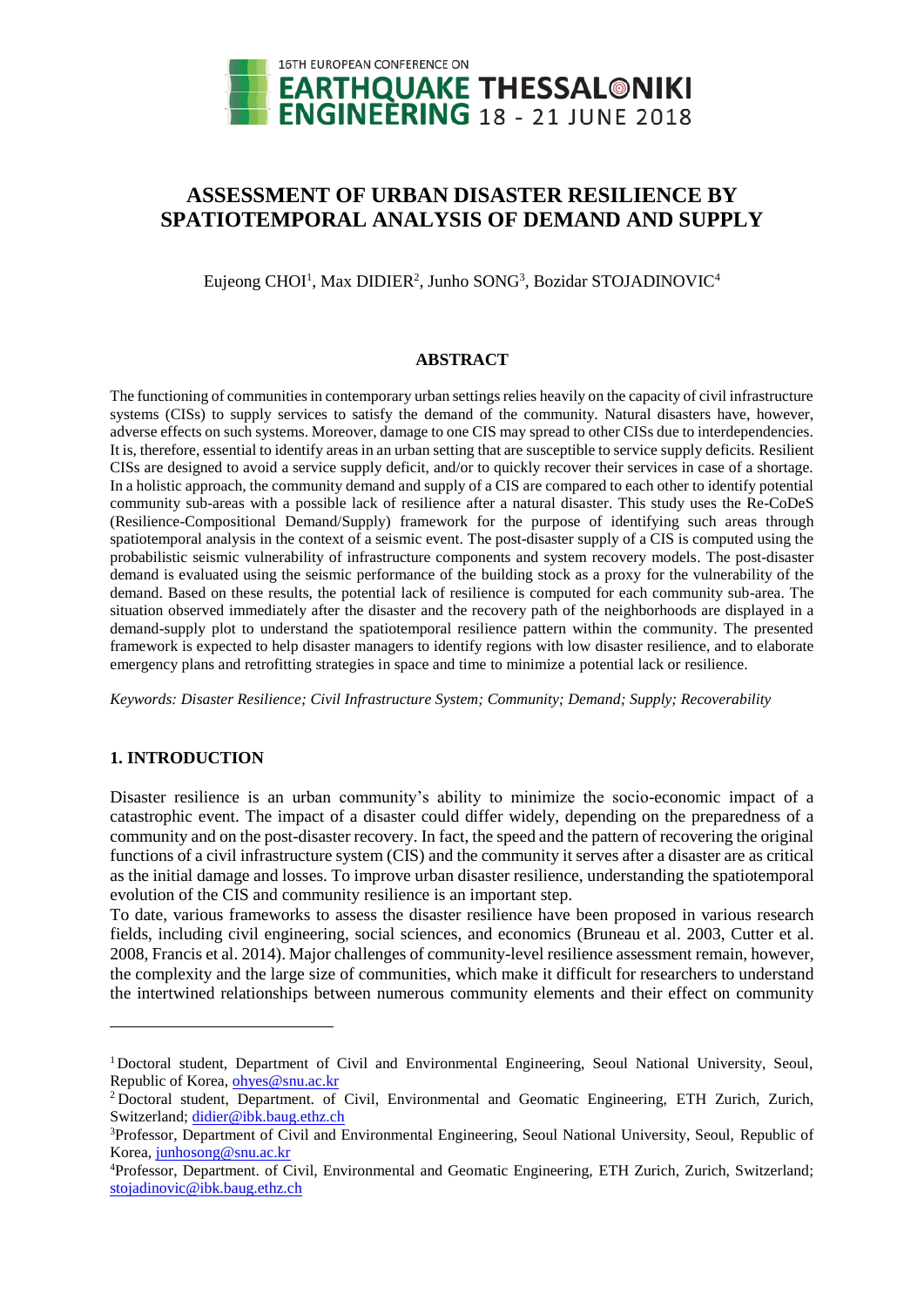#### functions.

To overcome some of these complexity-related challenges, we focus on the relationship between the community demand and the service supply of CISs. Since the availability of CIS services, such as electric power and potable water, have become indispensable for modern communities, lack of community resilience is defined hereafter as the gap between the community requirements for a service and the service-supplying capacities of CISs. Using a spatiotemporal resilience assessment framework, different geographical sub-areas of a city are examined in terms of the post-disaster evolution of service demand and supply over time, depending on the recoverability of CISs and community components. A concept of a "demand-supply plot" is proposed to understand the dynamic resilience patterns of the studied community in the spatial and in the temporal frame. The usefulness of identifying sub-area resilience patterns is shown in the case study of the community and the electric power supply system of several districts of Seoul (Republic of Korea) submitted to a scenario earthquake.

After Introduction, Section 2 surveys the existing research related to quantifying the community level disaster resilience. Section 3 describes the spatiotemporal resilience assessment framework proposed in this paper to map the evolution of urban community disaster resilience. After the case study presented in Section 4, the paper is concluded in Section 5.

# **2. LITERATURE REVIEW**

In recent decades, engineering resilience assessments have been made at a wide range of levels – from the resilience of a single component to the resilience of a community. Depending on the level of detail of the assessment, different approaches are required. At both component and system levels, a 'resilience triangle' concept has been widely adopted to quantify resilience to natural disasters(Bruneau et al. 2003). It quantifies the post-disaster service performance over a certain period by measuring the area of the triangle formed by the graph of the system functionality plotted regarding the time, the so-called "resilience triangle". Unlike individual components of a systems, a community comprises numerous elements, including physical and social systems (system of systems). Additionally, reliable recovery models are not yet widely available. Therefore, adopting the resilience triangle framework directly at a community level is not trivial.

To assess post-disaster resilience of a CIS-Community system, a compositional demand/supply framework, Re-CoDeS (Resilience-Compositional Demand/Supply), has been proposed by Didier et al. (2017). While the resilience triangle concept mostly focused on the change of the physical capacity of structures and networks, the Re-CoDeS framework considers the resilience as a difference between the service demand of a community and the service supply of CISs. Through this approach, the societal context can be reflected in the resilience assessment. On the other hand, the community resilience clustering framework proposed by Choi et al. (2016) is based on both physical vulnerability and socioeconomic recoverability. Instead of modeling the highly complex and uncertain relationships between physical elements and other socioeconomic elements, sub-areas in the community are classified in terms of two resilience measures: their physical vulnerability and their socioeconomic recoverability. While the word 'vulnerability' is used as a metaphor which includes the socioeconomic vulnerability in some papers (Birkmann et al., 2013), physical and socioeconomic variables are separated in this paper. For example, only the physical variables including the seismic hazard and the inventory of structures are considered to obtain the seismic vulnerability of a community. In this context, to quantify the recoverability of a community, only socioeconomic variables have been reflected. The educational, social, economic, and political aspects are considered to measure the community recoverability. Eventually, these two resilience measures are being used to identify the resilience clusters in the community, and the spatially distributed resilience patterns within the community are illustrated in a GIS environment.

Each research topic summarized in this section broadened the community resilience assessment with novel approaches. Specifically, the Re-CoDeS framework adds a demand layer to the resilience triangle that links to community functions that reflect resilience in a societal context, and the resilience clustering framework considers both physical and socioeconomic indices in the quantitative resilience assessment. As shown in the following sections, we attempt to extend the community resilience assessment to a spatiotemporal frame.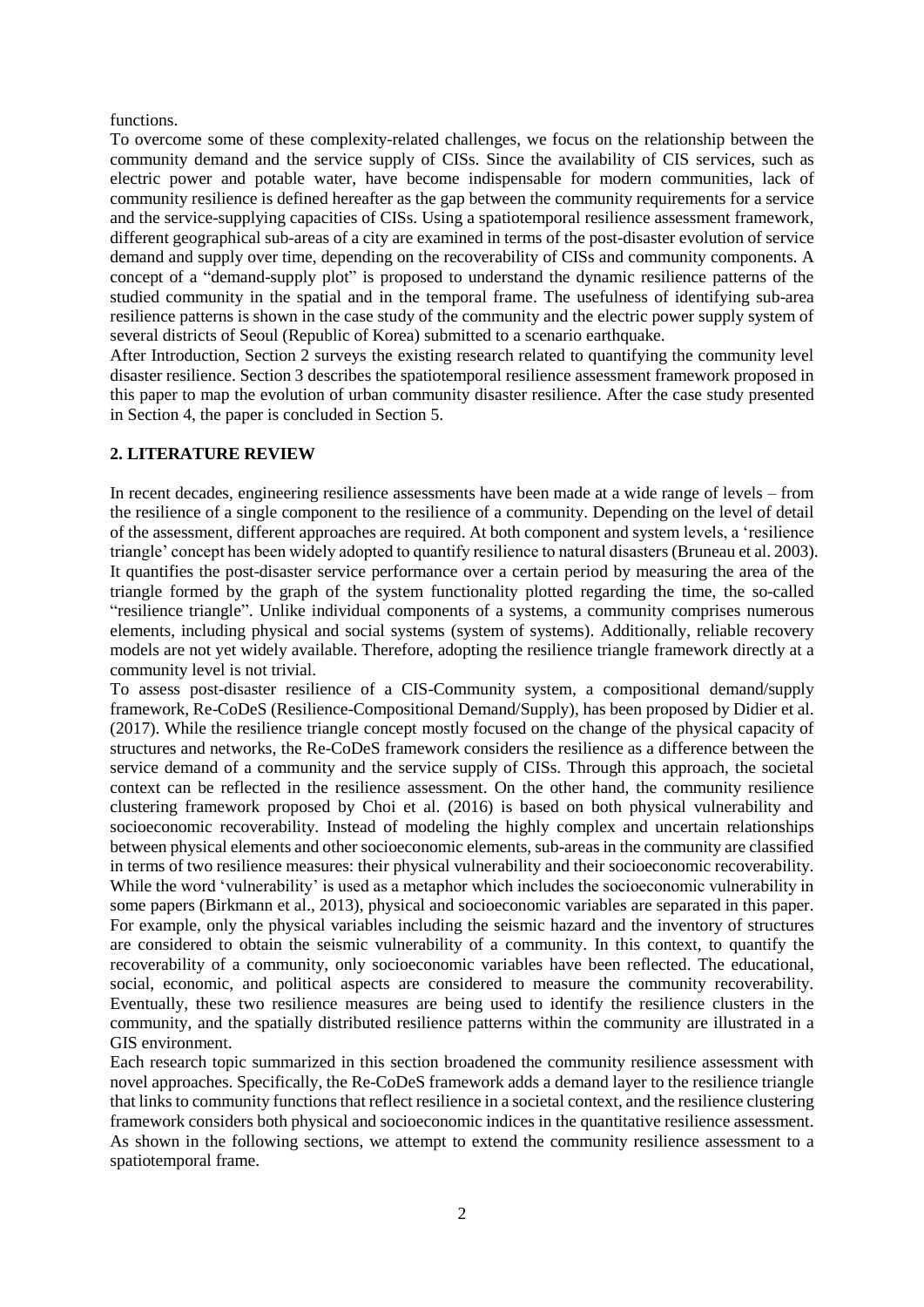#### **3. THE SPATIOTEMPORAL RESILIENCE ASSESSMENT FRAMEWORK**

To quantify the community demand and the infrastructure system supply for a spatiotemporal disaster resilience assessment, qualitative indices are selected for both. As conceptually illustrated in Figure 1, the post-disaster demand reduction of a sub-area is estimated from the physical vulnerability of the building stock, while the restoration of reduced demand is modeled though the building recovery model. On the other hand, post-disaster supply capacity of CIS is evaluated from the network topology and seismic vulnerability of the system components. Restoration of the supply capacity of system is evaluated from the recovery sequence and the CIS component recovery models. By comparing demand and supply conditions of each sub-area of the investigated community, the resilience pattern, as well as the lack of resilience of the community can be evaluated and illustrated in a spatiotemporal setting.



Figure 1. Proposed framework to assess the spatiotemporal resilience of a community demand – CIS supply system

## *3.1 Quantifying CIS service supply*

A seismic risk analysis is performed to evaluate the post-disaster supply of the CIS immediately after the occurrence of the disaster. The post-disaster supply depends, among other factors, on the capacity of the network components, the network topology, the earthquake magnitude, the distance between the site of each component and the epicenter of the earthquake at interest, the soil conditions, the system service model, and, finally, the seismic fragility of the components of the CIS.

The evolution of the supply of the CIS is determined from the recovery sequence and the recovery model employed to determine the recovery of the system components. Even though the initial degradation of the supply relies on the disaster-resistance of the components of the system, the speed and the progress of the recovery depend on the preparedness and the resources of the system management group and operator. For the following case study, we use the recovery models provided in HAZUS (FEMA, 2003) as CIS component recovery models.

#### *3.2 Quantifying community service demand*

To evaluate the demand of a community for the service of a CIS, structural damage to the community built environment, such as building damage, is considered. In this study, we assume that the service demand of the community decreases in terms of the state of the building damage. After generating a scenario earthquake, the structural damage of every building in the area is examined using fragility curves that were developed for specific structural types, year of the construction, and the number of stories. The results of structural damage analysis are then used to assess the change of the demand for CIS service attributed to each structure after the scenario earthquake. Structures whose damage is classified as moderate or smaller are assumed to maintain the pre-disaster energy consumption. However, heavily damaged structures are expected to be evacuated and, thus, pose no demand for service anymore. The period from evacuation to re-occupation may be short or long, depending on the severity of damage after event and the recovery process. Thus, the resumption of demand is modeled in terms of the mean expected structural loss ratio after earthquake and the building restoration model. Finally, to obtain the total service demand of a neighborhood the demand of the different structures is aggregated for each of the sub-areas at each point in time when the demand is evaluated.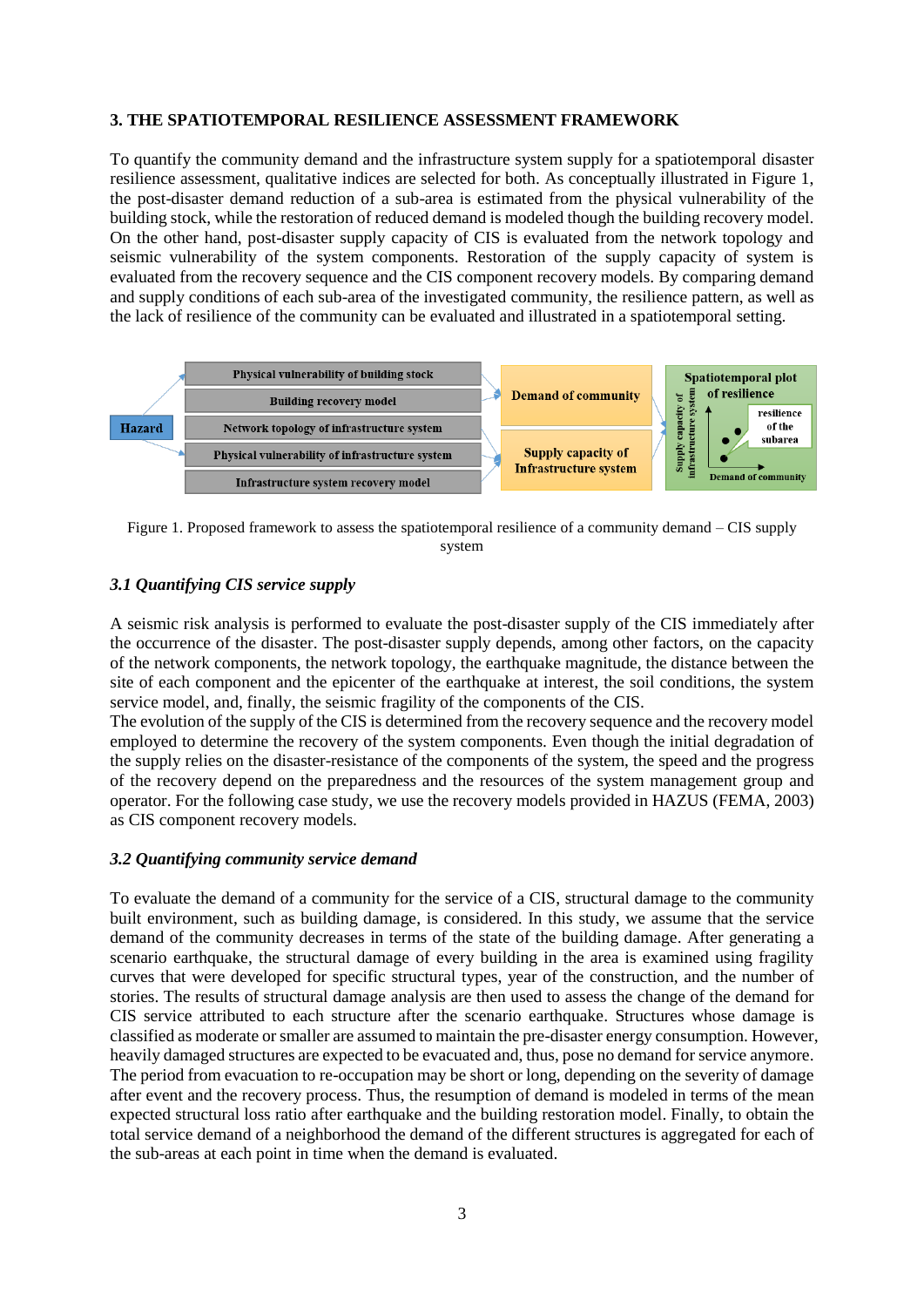#### *3.3 Spatiotemporal analysis of resilience patterns*

To examine the resilience pattern of the different neighborhoods, the service demand and supply are plotted. Through the demand and supply plot achieved from the spatiotemporal resilience assessment framework, disaster resilience evolution of the neighborhood over the space and time could be understood.

For example, the classical loss and restoration of the service supply and the community demand after the disastrous event is illustrated in the Figure 2. The coordinates of each point in the plot represent the quantified community demand and the service supply available within a single neighborhood at a certain time. The location of this demand and supply point of a neighborhood shifts over time, regards on the recoverability of the community, CIS components,

and the CIS recovery sequence. The straight line across the demand and supply plot indicated the circumstance when the service supply and the community demand is equal, and it divide the lack of resilience zone and the service supply margin zone. The white colored zone is the service margin zone and the gray shaded zone is the lack of resilience zone. If the resilience point of the neighborhood located in the service margin zone in the demand and supply plot, as the day 30 in the Figure 2, the supply margin is the horizontal distance between the point and the zone dividing line. The resilience point at day 7 in the Figure 2, on the other hand, the distance between the resilience point and the zone dividing line indicates the lack of resilience of the neighborhood.

Additionally, recoverability of the infrastructure system and the community could be viewed from the gradient between the resilience points. For example, if the resilience point move toward the quadrant 2, it indicates the progress of the demand loss and the supply restoration. In the classical resilience progress illustrated in the figure, resilience evolution headed to quadrant 4 is not observed. For another example, when the amount of the restoration in demand and supply is equal, value of the neither lack of resilience nor service supply margin is influenced and the slope between the two-resilience points is parallel to the dividing line.



#### **Energy demand of community**

Figure 2. Demand and supply plot (examples to demonstrate concept)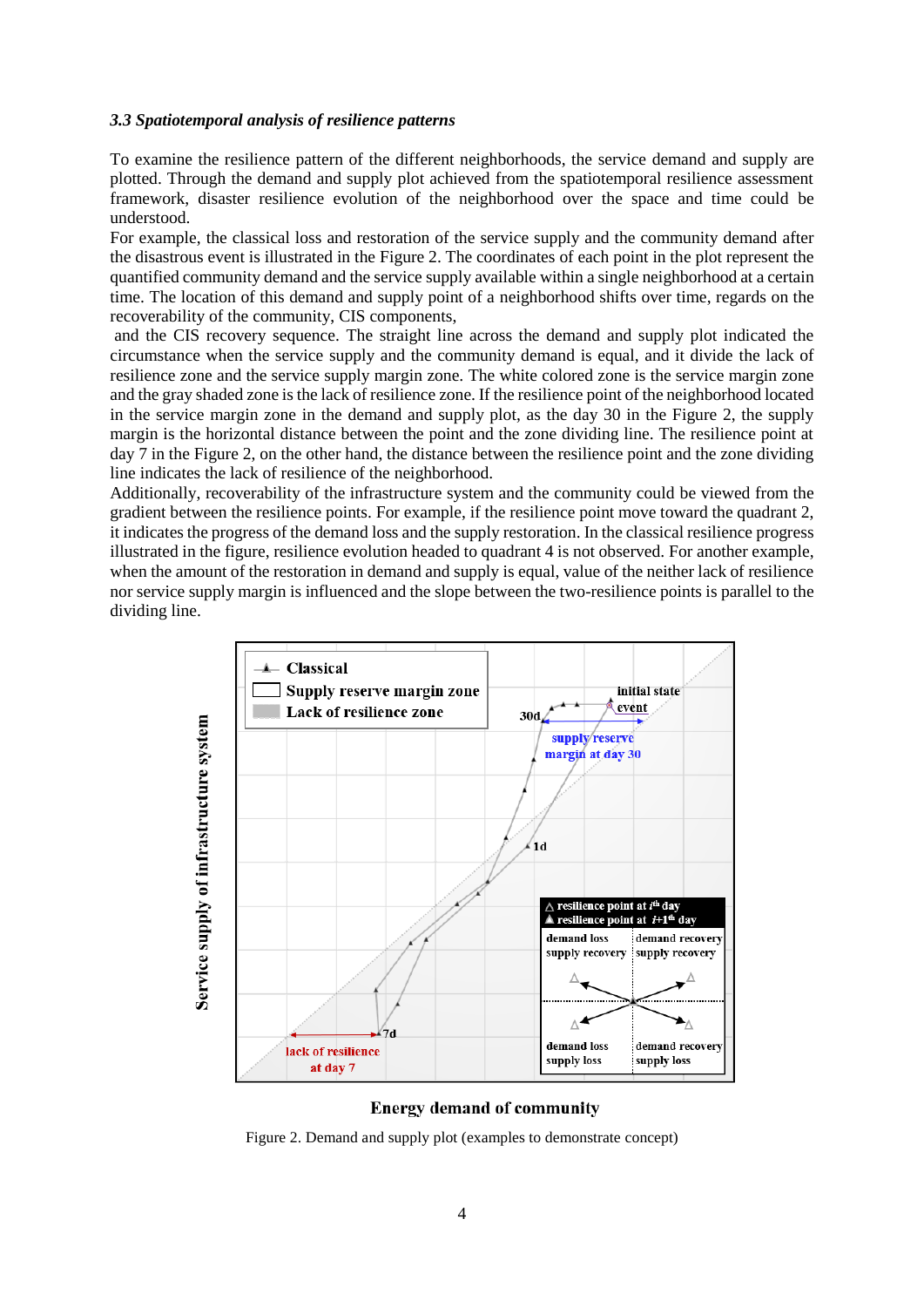## **4. CASE STUDY**

To show the application of the proposed spatiotemporal framework, three neighborhoods located in southeastern Seoul submitted to a scenario earthquake are studied. A large part of the community and infrastructure system input data of the three districts of Seoul were collected from multiple open-sources (nsdi.go.kr, 2017).

As shown in the Figure 3, the rural area of Seongnam city, located 10 km from the southwestern boundary of Seoul, is selected as the location of the epicenter of the scenario earthquake in this case study. The selected location is close to historically observed earthquakes near Seoul. The scenario event was chosen to have a moment magnitude of 6.0 and the depth of 10 km. An earthquake with moment magnitude larger than the 6.0 is very rare because Korea peninsula is a low-to-moderate seismicity region. The selected earthquake scenario exceeds the historical record. Note that it was deliberately selected to demonstrate the spatiotemporal framework using a realistic community model under an extreme event. Therefore, even though the building and infrastructure inventories in this case study were built using real data, the results of case study are neither intended to present a probable post-disaster scenario nor to examine the actual seismic resilience capacity of the investigated community. In this paper, we focus on the demonstration of the diverse spatiotemporal resilience patterns in the demand and supply plot.

The seismic hazard and risk assessment software "Ergo" is used to generate an earthquake hazard scenario for Seoul (GFDRR, 2014). Using Ergo, an earthquake scenario is designed, and the corresponding structural damage of the building is analyzed sequentially. For the attenuation field, we select the CEUS Characteristic Event (Steelman et al., 2007), which use the combination of the multiple ground motion models, and the PGA values in the range of 0.11g to 0.89g were produced in the study area.



Figure 3. Location of the three neighborhoods and the epicenter

## *4.1 Supply of the power supply system*

The case study considers the electric power supply system (EPSS) of the selected study area. While the exact coordinates of the power plants, substations, and transmission lines are not available, the relationships between the nodes and links of the electric power system are available publicly. For the purpose of this case study, the locations of the power transmission components were determined approximately. In addition to the approximate spatial coordinates, several additional assumptions were made to model the EPSS. The actual EPSS covers South Korea with high redundancy. Thus, a nationwide network analysis would need to be performed to examine the exact post-disaster condition of the part of the system included in the study area. Such analysis is, however, beyond the scope of this case study. Therefore, several modifications are made to the system. As illustrated in Figure 4(a), the network used in this paper consist of a selected subset of elements of the actual South-Korean EPSS.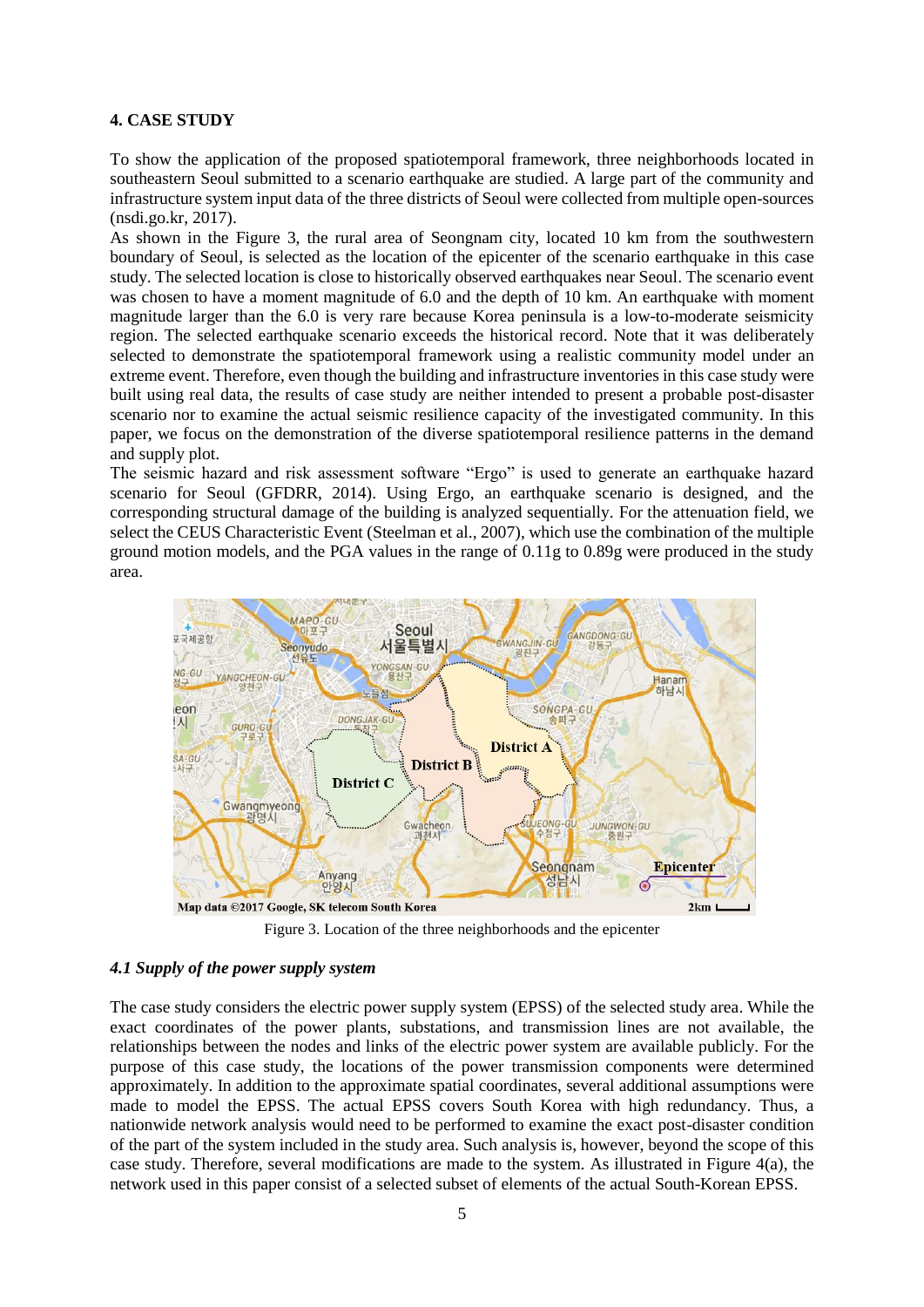

Figure 4. The EPSS network before (a) and after (b) the scenario earthquake

| <b>Structure Type</b>        | <b>Slight</b> | <b>Moderate</b> | <b>Extensive</b> | <b>Complete</b> |
|------------------------------|---------------|-----------------|------------------|-----------------|
| Electric substation          |               |                 |                  | 30              |
| Power plant                  | 0.5           | 3.6             | フフ               | 65              |
| <b>Multi Family Dwelling</b> |               | 30              | 120              | 240             |

Table 1. Mean Building and EPSS component recovery time (Days)

Damage to the components of the EPSS is assessed using the earthquake ground motion intensity map generated in Ergo for the scenario earthquake, and the component fragility functions adopted from HAZUS (FEMA, 2003). The configuration of the damaged EPSS after scenario earthquake is shown in Figure 4(b). Several power substations got damaged (i.e. node 24, 25, 26 and 30).

EPSS component restoration models for damaged EPSS vary significantly depending on the type of the component and its post-disaster damage states. For instance, A completely damaged electric power system substation may require on average 30 days for full recovery, while an electric power generation facility is expected to need 65 days to recover. Add to the recovery model, recovery sequence also influences the evolution of the CIS service supply. In this paper, we selected recovery sequence manually, the repair started at node 27, followed by the 345kV power transmission edge, node 30, 24, 25, and 26. With this sequence, the evolution of the power supply of the EPSS is evaluated on a daily basis during the post-disaster recovery process.

#### *4.2 Power demand of community*

For this case study, the building inventory of the investigated neighborhoods are obtained from the 'Korea National Spatial Data Infrastructure Portal.' This national spatial data service provides diverse spatial information, including data on the parcels, buildings, roads, rivers, and other elements of the urban environment (nsdi.go.kr, 2017). In particular, the coordinates of the buildings are of particular interest in this case study. The location data is matched to the earthquake ground motion intensity map produced by Ergo in order to determine the intensity of the ground motion excitation at the location of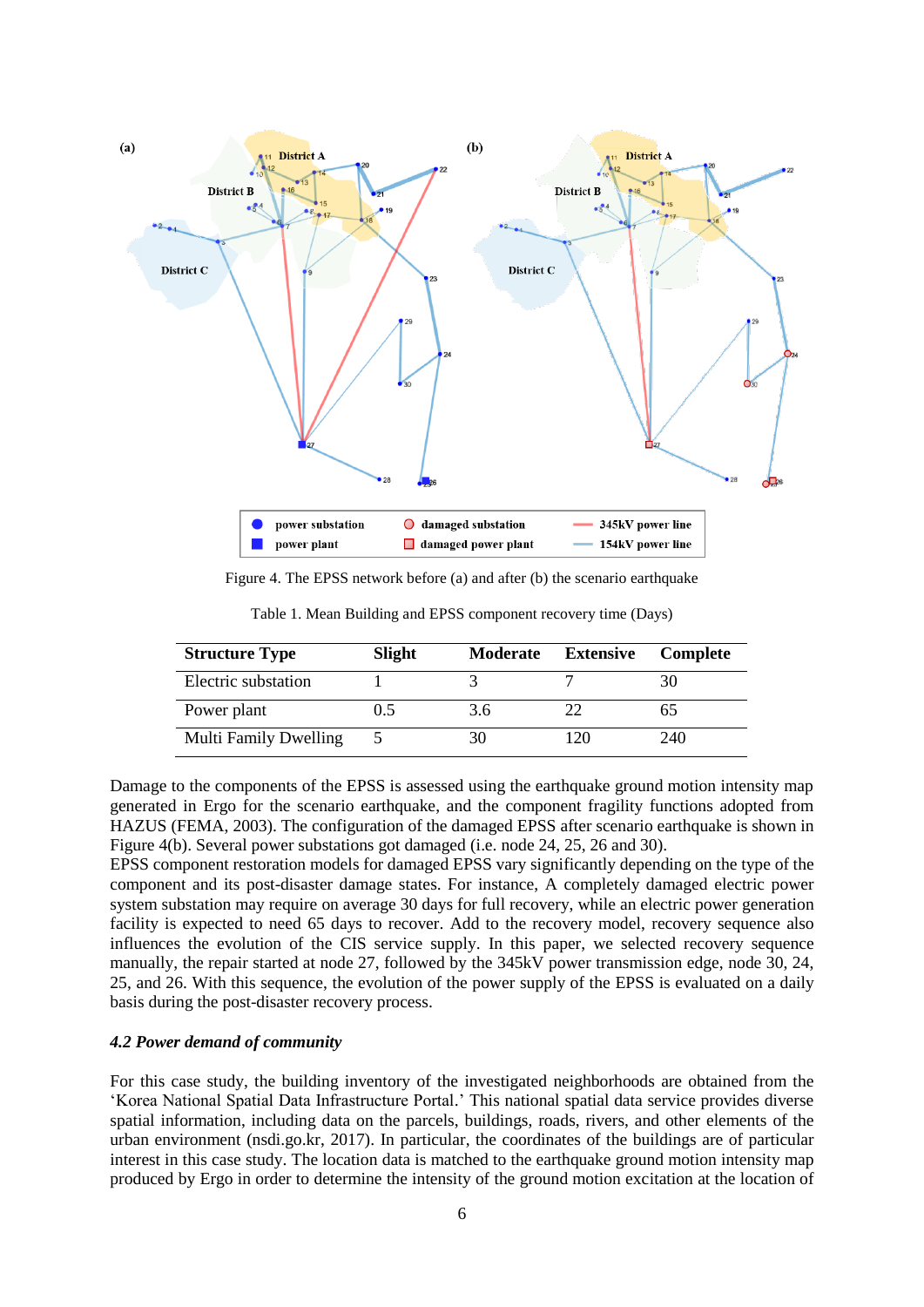individual buildings. Then, the structure type, building area, height, and a number of stories are used to find the seismic fragility curve that match each building best (Steelman et al., 2007). For the structure type, 11 types including concrete frame with concrete shear wall, the steel frame, and unreinforced masonry were considered. In terms of the occupancy type, residential, commercial, industrial, religion, government, and education were considered.

Fragility mapping is performed using the opensource software Ergo since the neighborhoods includes a large building inventory of more than fifteen thousand buildings. With the large amount of data set, building structural damage analysis using the fragility mapping is efficient. As the output, the probabilities of having each damage state, i.e. insignificant, moderate, heavy, and complete, was calculated for each building. From the calculated results, an overall expected loss ratio was also evaluated. The results of the building damage analysis within the community is shown in Figure 5. The district on the right-hand side which is close to the epicenter is estimated to have higher mean expected structural loss ratio compared to the other areas.



Figure 5. Post-earthquake mean expected structural loss ratios of the building stock in the investigated community immediately after the disaster (before any recovery)

To estimate the electric power demand reduction at the community level, the damage building inventory was further analyzed to determine the remaining demand posed by each structure, at the beginning and throughout the recovery process. The pre-disaster demand of each building was estimated using the annual electric power consumption report (Kepco.co.kr, 2017). The report addressed the electric consumption at a neighborhood-level, so the power demand of each building is assumed using the ratio of building area over total building area in the district. From the pre-disaster power consumption and the post-disaster mean expected structural loss ratio illustrated in Figure 5, the post-disaster demand of each building immediately after the disaster was evaluated. The recovery trend of the community demand after disaster is estimated using the HAZUS building recovery table. As the building inventory recovers, the demand for the power also increase and eventually recovered to the original power consumption. Finally, the power demand within the community is estimated from the aggregation of the power demand of each building.

## *4.3 Results*

Based on the analysis of the electric power demand of the investigated community and the power supply of the EPSS evaluated in this case study, the power demand and supply plot are created and shown in Figure 6. The plot shows mean day-long aggregate demand and supply. In the demand and supply plot, 5 resilience state were computed (Pre-disaster, right after the disaster, when the supply capacity was restored in day 3, 30, and 120) for each district.

In terms of the pre-earthquake power demand and supply condition of the three-investigated neighborhood, districts A and B have a high reserve ratio, while district C has a low reserve ratio, with an electric power supply only 2% larger than the electric power demand. After the scenario earthquake,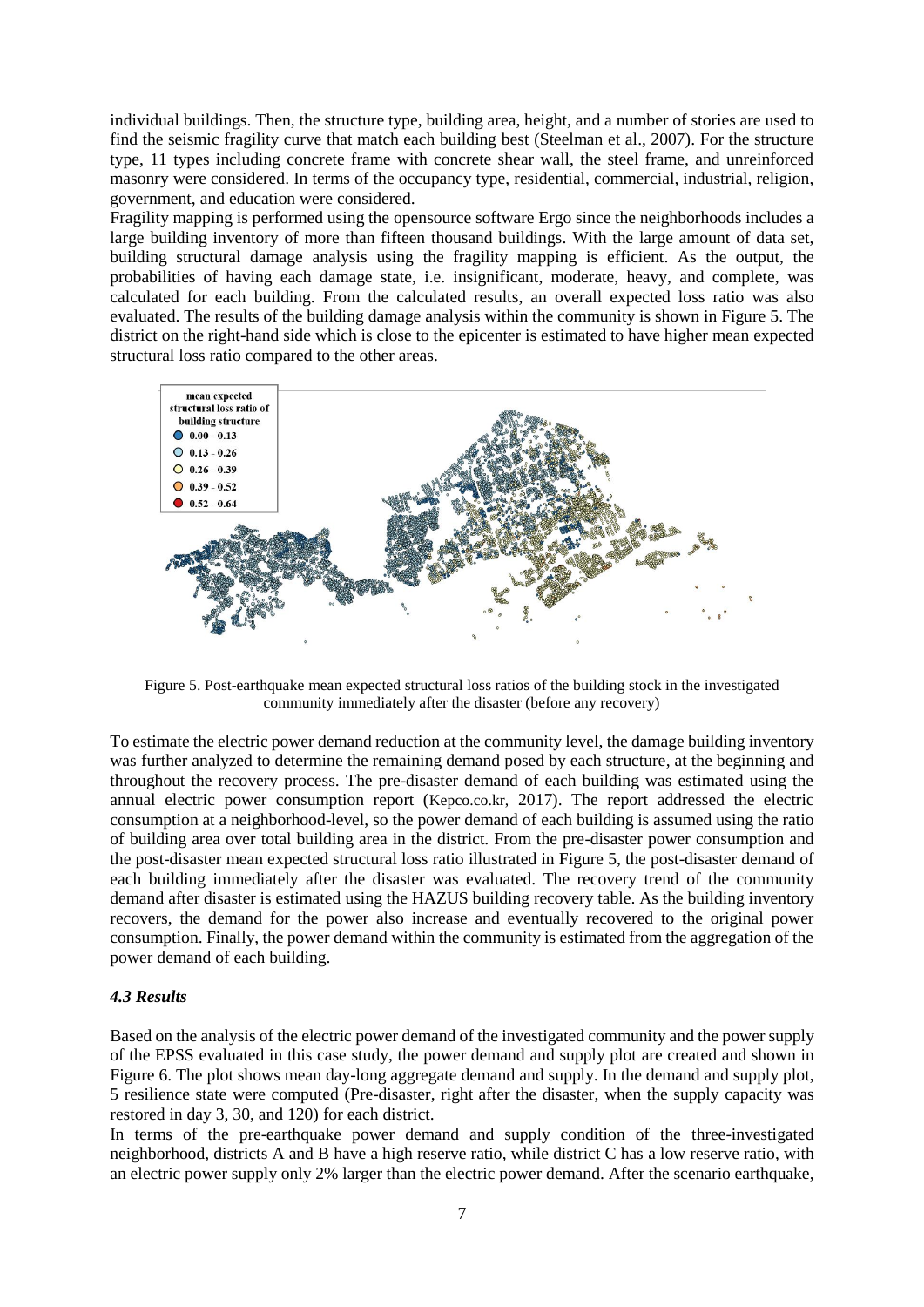however, all three districts experienced lack of resilience due to damage to the electric power generation facilities. The shaded area is the lack of resilience zone where demand is higher than the supply, people dwelling in three community can experience the lack of power supply after the earthquake.

As indicated in the demand and supply plot, district A is most prone to lack of resilience right after disaster despite the relatively large power reserve ratio and the loss of demand. Since the initial service demand within the district A was relatively high, post-disaster community demand is larger than others even it is closest to the epicenter of the scenario earthquake, and suffered the most building damage.

Under the assumption that power supply manage group is prepared with the emergency recover resource and expertise, service supply fully recovered in 3 days in district C and 30 days in A and B. Compared to the community demand restoration speed, it is a relatively fast process. Therefore, in the selected seismic disaster scenario, three communities experience severe but relatively short lack of resilience regarding power supplies.



Figure 6. Daily power demand and supply plot

# **5. CONCLUSION**

To examine the different resilience of the neighborhoods in a city, spatiotemporal resilience assessment framework was proposed with consideration of the post-disaster evolution of supply capacity of CISs and the demand of community. In addition, the "demand-supply" evolution plot was presented to illustrate the dynamic of the resilience pattern in the spatiotemporal frame. Identification of lack of resilience in the demand-supply plot using proposed framework is expected to enhance resilienceinformed decision making in urban disaster planning. By identifying the neighborhoods with the low disaster resilience in terms of time and space, emergency restoration and pre-disaster resilience planning in spatiotemporal frame which minimize the potential lack of resilience could be elaborated.